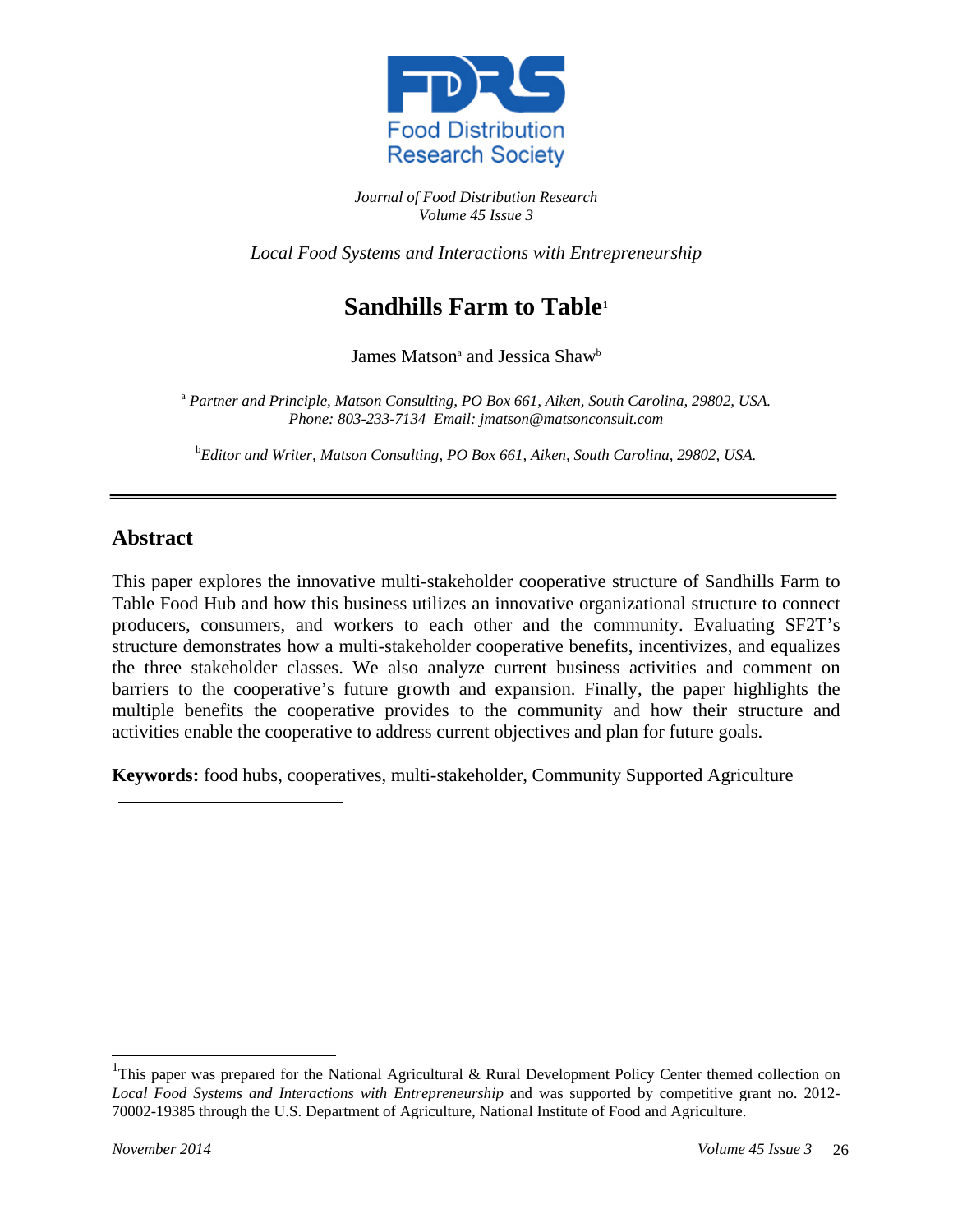# **Farm Profile**

Sandhills Farm to Table (SF2T) has taken a different, innovative approach to their business model by organizing as a multi-stakeholder cooperative. By including three different stakeholder groups (producer-farmers, consumer-customers, and employees) in the decision making structure of its operations, SF2T has been able to expand the scope of benefits and help address the issues



presented in a traditional cooperative structure. It is one of the first local food cooperatives in the country in which the farmers, consumers, and staff are all equal owners.

SF2T is a multi-farm, Community Supported Agriculture (CSA) cooperative that was organized in late 2009. Founder Fenton Wilkinson's goal for the cooperative was to create an entity that would

serve to meet the food demands of the local community with locally produced food, while also benefitting the producers, consumers, and workers themselves. Wilkinson also wanted to focus on strengthening the community through the cooperative by connecting the people who were buying the food to the people producing it (Matson and Thayer 2012).

Initial start-up attempts lacked the support and additional players it needed to reach potential, but Wilkinson continued to work to bring his vision to fruition. With the help of the Moore County Community Development Planner, Wilkinson finally had the foundation for his plans and SF2T was formed. Wilkinson continued to work to ensure the business' goals were met, but to move to the next stage, SF2T would need to switch focus from the start-up phase and begin looking for growth opportunities. In early 2013, Steve Peters took over Wilkinson's role and helped usher in a new era for the cooperative. SF2T began taking online memberships and subscriptions, a step that was a move toward "stabilizing the cooperative and positioning it for growth" (Natt 2013). Wilkinson is still involved with the cooperative as he continues to pursue other projects to help further its mission.

#### *Products and Services*

The cooperative's main source of revenue comes from produce box subscriptions. For 18 weeks in the spring and summer and eight weeks in the fall, SF2T members receive a weekly or bi-weekly, standard- or family-sized box featuring a variety of local, seasonal products. They also sell bulk produce in standard case lots and specialty produce, such as heirloom tomatoes and spring salad mix. The cooperative also markets shelf stable items such as honey, jams, and bread, as well as special handling items, including meats, eggs, and dairy.

Though the weekly boxes tend to be the main source of revenue for the cooperative, other business services are

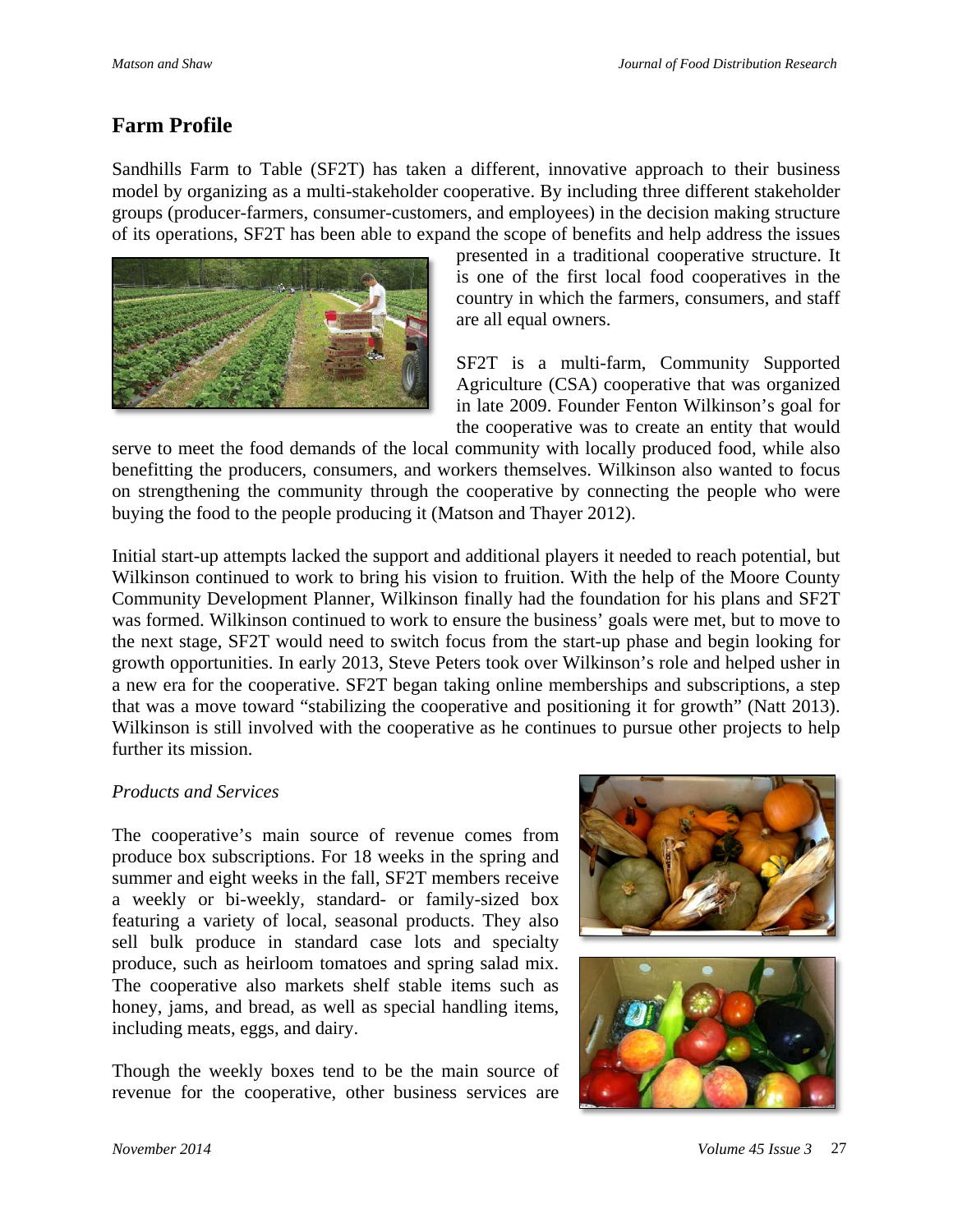critical to the success of SF2T. These services include producer and consumer education, product delivery, aggregation, training, and community outreach.

#### *Location*

SF2T is located in Whispering Pines, a town in Moore County, in the Sandhills area of N.C. Moore County is typically considered a rural area. In 2011, the N.C. Department of Agriculture and Consumer Services reported that Moore County had 804 farms covering 80,075 acres at an average farm size of 100 acres and 57 employees; however, it is also centrally located within the state near some major metropolitan areas that represent easily accessible buying power within 100 miles of the cooperative (NCDA&CS 2013).

### **Business Situation: Interface with Local Food Systems**

Sandhills Farm to Table was created to address several critical needs in the community. These needs include:

- 1. The need of small and mid-sized local farms to find a path to economic viability.
- 2. The need of residents to have consistent access to enough healthy foods.
- 3. The need to provide households with convenient access to fresh local food at conventional prices, as well as education for healthy eating to address the escalating dietrelated health issues of community residents, particularly childhood obesity.

#### *Multi-Stakeholder Business Structure*

Because the goals of a traditional cooperative often include benefitting multiple groups within the same structure, many ventures are experiencing increasing difficulty successfully operating a single-stakeholder business. SF2T strove to establish itself as more than just a traditional agricultural cooperative, and found that a multi-stakeholder structure offers a solution to the issues many beginning cooperatives face by balancing the needs of all three stakeholder classes: producers, consumers, and workers. This type of structure creates unique challenges, incentive structures, and information flow and sharing as it embraces the needs of stakeholders.



SF2T's Board of Directors brings all three stakeholder groups together along with an at-large position that represents the cooperative. SF2T believes, "By including three different stakeholder groups in the decision-making structure of our operations, we are aiming to expand the understanding and respect of each stakeholder group so that each group can benefit the others" (Our Board). The board consists of two members from each class. Anything voted on by the cooperative board requires a majority vote, but must also have a vote from at least one member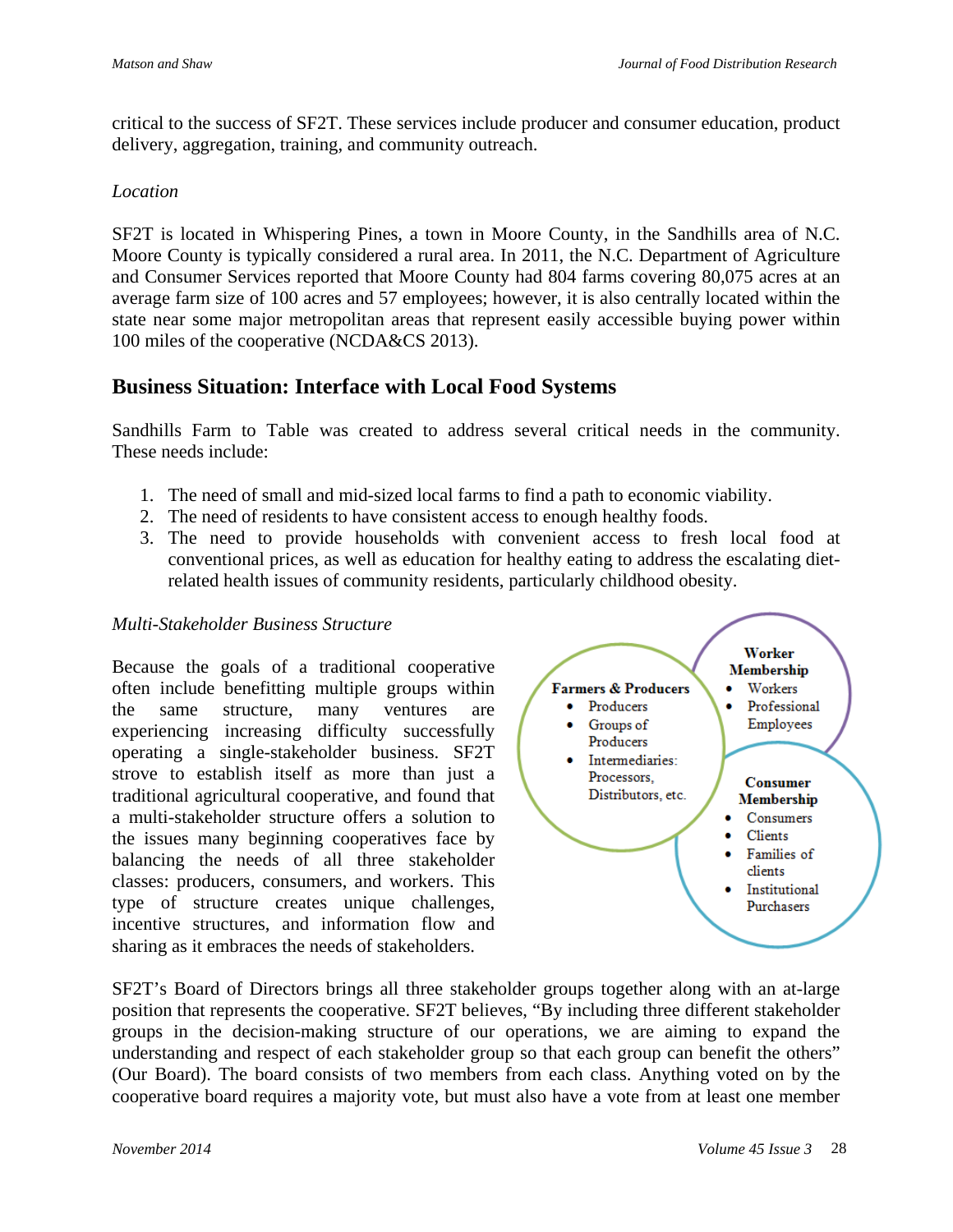from each class. This type of board structure ensures all class's needs are being met and they all have a say in the business' activities.

SF2T is able to bring these different groups together and allows them to strengthen their relationships, benefitting everyone involved. Leitschuh describes the relationship between farmers and consumers as a "dynamic accommodation," meaning the farmers are able to discuss pricing options while also maintaining a relationship with the consumers (Lund 2012). The consumers enjoy the opportunity to interact with producers as they are able to learn more about how and where their food is produced.

#### *Membership Incentives*

SF2T's incentive structure aims to benefit all of its member classes and these structures are an important part of maintaining interest and involvement with the cooperative.

The incentives for farmer and producer members to sell through the cooperative are that producer



members have been able to receive prices well above what they would otherwise receive in a wholesale market and the ability to reach customers who may otherwise be outside the farmer's market area. Farmers also do not have to worry about the cost of staffing employees to sell their products, which helps lower their overall costs and increase revenue. With these benefits, producers can continue to grow their businesses and promote the area's agriculture.

Consumer members benefit from the cooperative's ability to bring together multiple producers and consistently deliver high quality, fresh local products. Another incentive the cooperative offers to consumers is the knowledge of where and how the products are produced, which is something consumers would not typically get at a traditional grocery store.

The final stakeholder class, cooperative workers, benefits from the cooperative by receiving an income and, at times, employment benefits.

### **Entrepreneurial Focus of Case Study**

The founders of Sandhills Farm to Table have helped redefine the cooperative purpose and structure within their innovative business model. As evidenced in their business slogan, "Neighbors Feeding Neighbors," they focus on how different groups can work together to help create a better community and life for themselves and those around them. The cooperative's success is impacted not only by their unique organizational structure and community outreach, but also by their understanding and use of marketing, the supply chain, and growth challenges.

#### *Marketing*

The current marketing strategy SF2T uses is based on their extensive marketing plan. A large part of continued sales for the cooperative is through their produce box subscription model,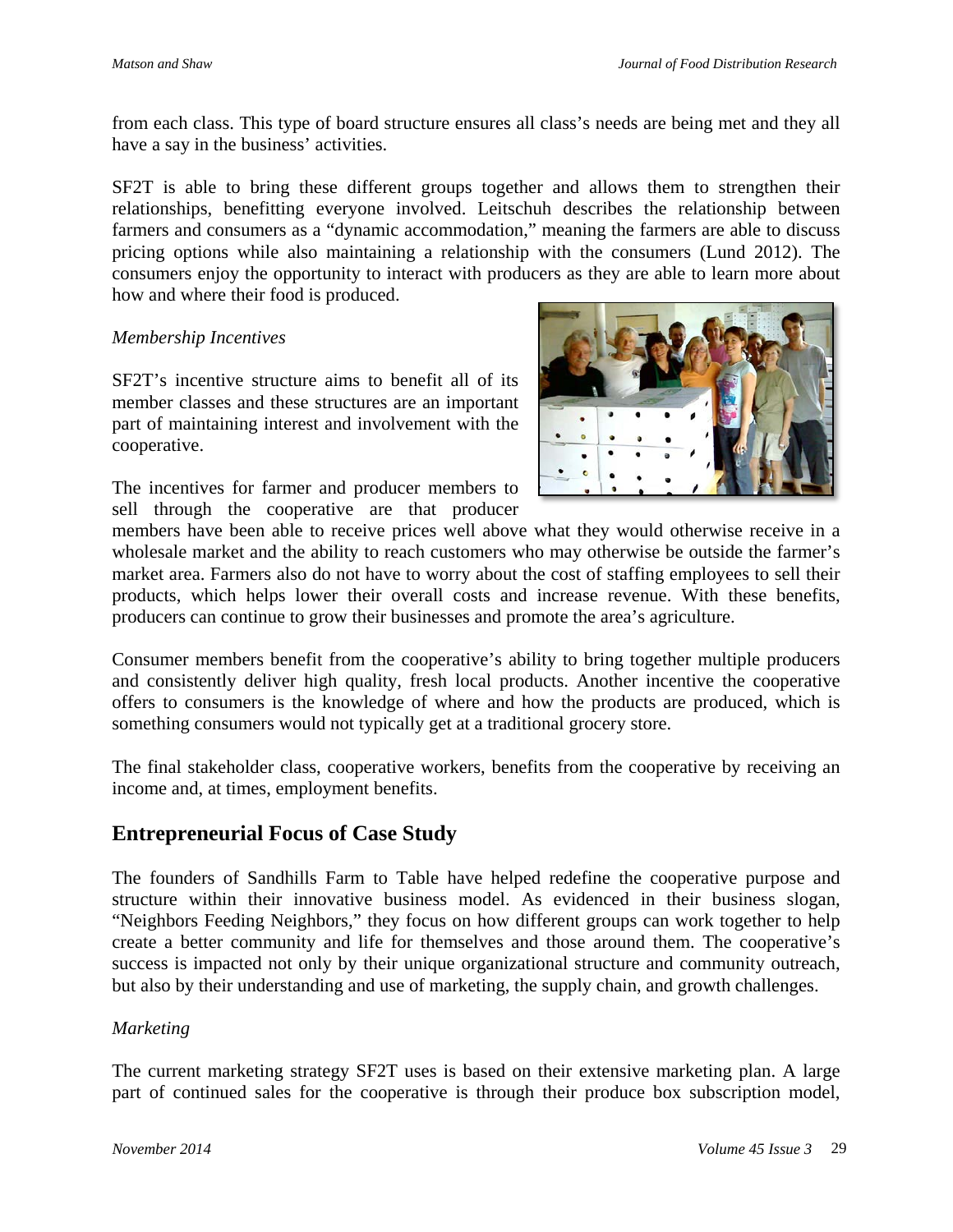which helps producers plan future production so that they are able to meet demand and determine if they will need to sell through additional channels. This model also guarantees a consistent supply of fresh, in season product for consumers. The cooperative receives a monetary commitment, allowing for a more stable market for both producers and consumers. This subscription service enabled the cooperative to distribute over 22,000 boxes of produce in 2013. Initially, the cooperative relied on word of mouth marketing, free community news stories, and newspaper advertising. As the business has grown, they have incorporated more promotion outlets, including social media sites and an interactive website that gives customers the ability to sign up for a product box subscription and place orders for artisanal items.

#### *Customer Base*

The customer base for SF2T is steadily growing as they continue to expand their marketing and community outreach. In 2013, the cooperative delivered produce boxes to more than 1,500 members or almost 3.5 percent of the households in Moore County. Many of the cooperative's customers tend to fall in the age range of about 32 years or older; about 52 percent of their customers have households with two people and 30 percent have between three and four people in their household. According to Margaret Lund (2012), the customer base for SF2T"include[s] not only the relatively affluent retiree communities in the area, but also a core group of 25 military families based at nearby Fort Bragg." Part of the cooperative's success is its ability to appeal to the higher-end market, while also servicing those in low-income areas.

#### *Sales*

Sales levels for SF2T are steadily increasing as the business grows. In their second year of sales, 2011, sales had already increased by 48 percent bringing overall sales levels to \$425,000. Farmers typically receive about 70 percent of retail price for their products, which is about 20 to 25 percent higher than the prices paid by most wholesalers. From their 2013 sales, about \$320,000 went to farmers and artisans and \$40,000 was contributed directly to community schools, churches, and organizations (2013 Community Impact).

#### *Market Expansion*

Some relatively untapped markets for the cooperative that are readily available within Moore County and surrounding area include wholesale markets such as restaurants, assisted living facilities, golf clubs and resorts, educational institutions, hospitals,and military bases.

The impact SF2T has had on farmers and the community has not gone unnoticed and, in fact, local government agencies are finding ways to help the cooperative expand their market and, ultimately, their impact. According to a blog from the N.C. Department of Agriculture  $\&$ Consumer Services, "Lee County was awarded \$7,500 to work with SF2T Cooperative on a pilot program to assist farmers who would like to market produce to institutions under-served by local foods. The pilot program will serve Lee, Moore, and Richmond counties" (Garrison 2013).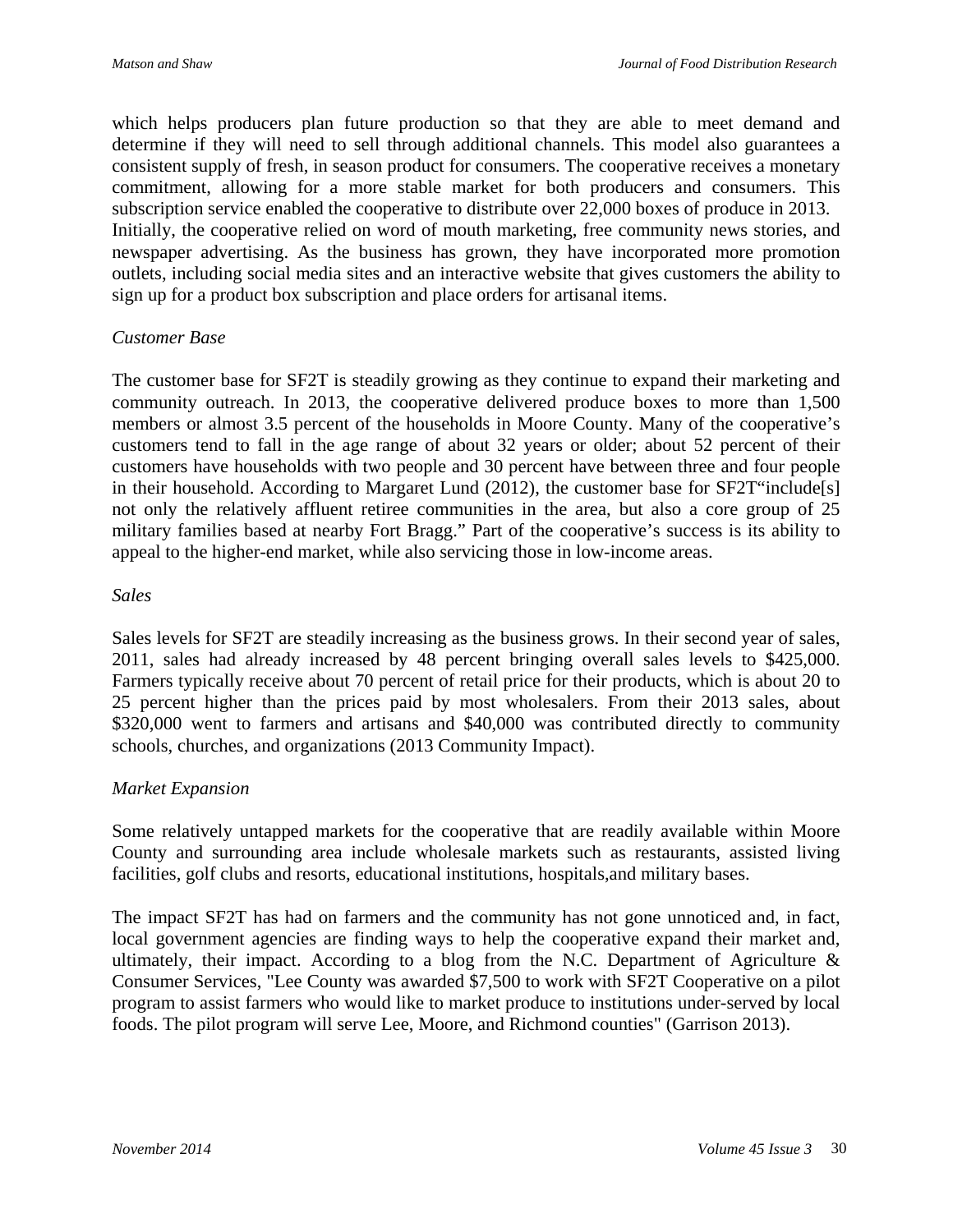#### *Supply*

SF2T built a network of farmers and producers they can rely on for fresh, high quality produce. Since its first season, the cooperative has grown to include over 38 farmer members and 14 invested core growers as of 2012. By having a personal stake in the cooperative, these growers are motivated to continually improve and develop their scale and quality standards. Along with these core growers, they also work with other suppliers on an as needed basis.

Sustainability is a large area of interest for the cooperative, and they believe, "Good nutrition starts with the soil, and most of our farmers universally use organic soil-building techniques like green manures and cover crops. In addition, none of the local produce sold through the co-op is sown with GM (genetically modified) seed" (Supported Practices). Although the cooperative does have quality standards for the product supplied by their farmers and producers, they do not require the produce to be certified organic.

#### *Barriers to Growth*

Although SF2T has experienced business growth, they are still facing some barriers. Their past and recent growth demonstrates a strong unmet demand for local food, while also presenting obstacles in growing sales to meet that demand. As stated in a previous study of the business, the cooperative is "a web, and every string is important" (Lund 2012). Two main barriers affecting the cooperative's ability to increase sales are producer growth and increasing the customer base. The cooperative will need to continue building its network of producers that are able to supply the quality produce consumers demand. This may become problematic. As SF2T adds more producers, they face the issue of competition within the cooperative among this group.

Season extension is another barrier that many food hubs and their producers face. One of the drawbacks to SF2T's supply is that they are limited to only what is produced locally and are subject to seasonality. One way to overcome seasonality obstacles is by using season-extending technology. Techniques to extend the growing season beyond its normal ranges in central N.C. include greenhouses (fixed location and heated) and high tunnels (semi-fixed and unheated). The area has a moderate supply of underutilized greenhouses, a remnant of the decrease in tobacco production in the region, that could be utilized for growing vegetable crops.

Along with an increase in the cooperative's network of producers, SF2T will also need to increase its customer base to grow. The cooperative's strategy for expanding their customer base involves making changes and/or additions that better meet consumer needs. Consumers have made it clear they want more control, more variety, and more choice, so the cooperative is constantly making changes to product packing and delivery to help preserve produce quality.

### **Positive Outcomes and Benefits to the Community**

As part of Sandhills Farm to Table's business goals, they state, "We are engaged in our community, helping to improve the quality of life for all, making local food accessible to Sandhills families, secure a living for the next generation, you and me!" (We are a community).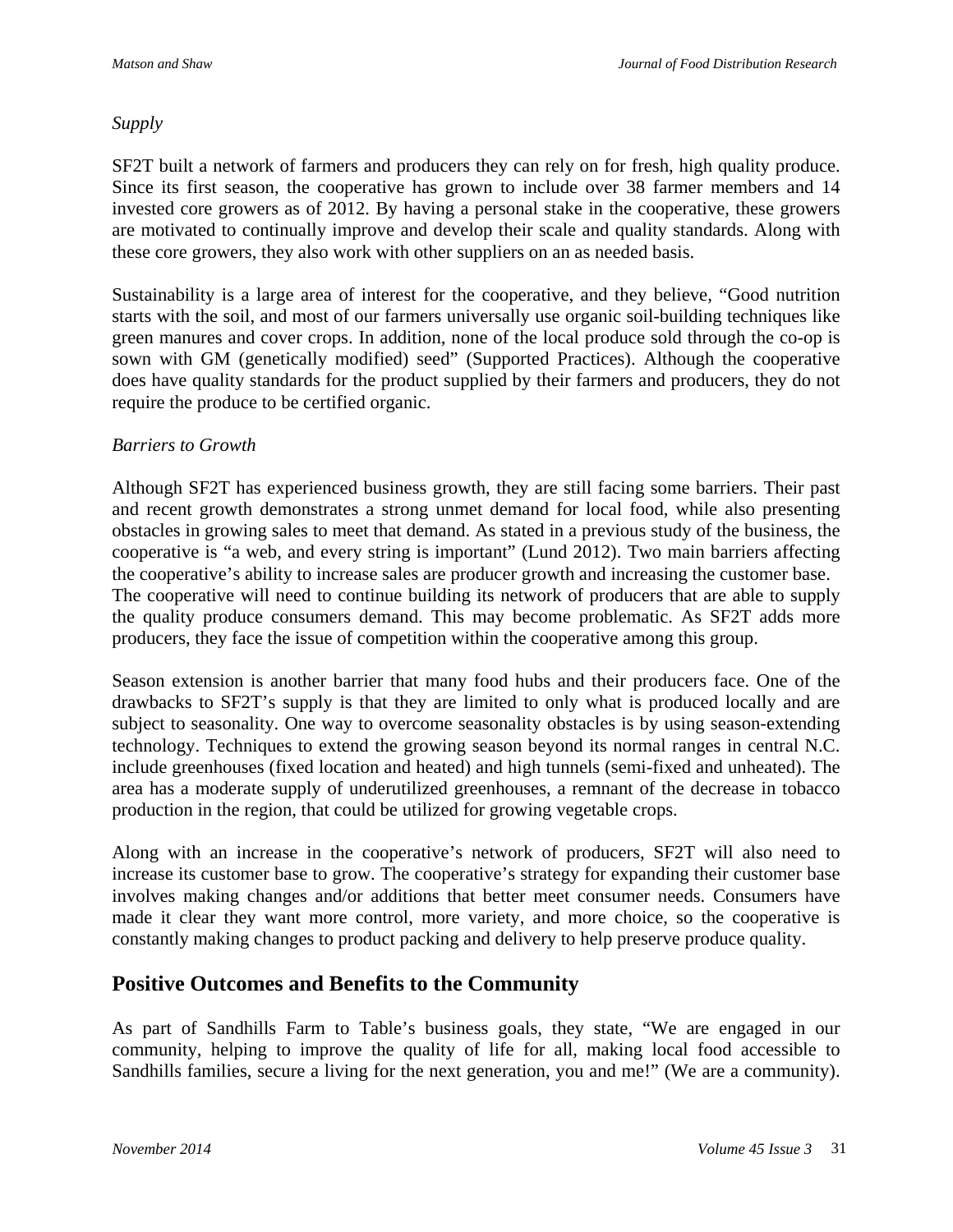SF2T's unique organizational structure allows the cooperative to give back to multiple groups within the community.

As a farmer member, producer John Blue from Highlanders Farms has been able to benefit from the cooperative's multi-stakeholder structure, including condensed demand and an efficient delivery system. Blue also noted how the cooperative has worked to bring the different classes together. He states, "The co-op has been very successful in building a positive relationship between the farmers and community" (Leitschuh 2013). This is especially important to the producer and consumer classes as it can help foster a more balanced local foods system.

YKnot Farm is another example of how SF2T has been able to help upcoming farmers. Owner Kelly Brott partnered with SF2T and with the help she received from cooperative members and a loan through Slow Money NC, she was able to increase her modest flock of chickens to 500 chickens, 50 ducks, and 36 turkeys (Hewitt 2013).

These businesses are examples of how the cooperative multi-stakeholder structure is successfully returning benefits to one of its stakeholder classes. Typically the cooperative works with small to mid-sized farmers who are either looking to break into the local foods market or hoping to expand their customer base. As a multi-stakeholder cooperative, SF2T has also been able to focus on the producer and allow them the benefit of receiving fair and consistent pricing, which, allow the farmers' businesses to grow. They have had a tremendous impact on their 35 producermembers by paying between 70 and 85 percent of food dollars spent. This benefit to producers continues to grow today by increasing the return to producers through increased sales.

The cooperative also provides opportunities for locals to become involved with their community by using volunteer labor for their packing house and gathering sites. In 2013, SF2T had over 38,000 volunteer hours (We're all in this Together).

They continue to innovate and expand their community impact by branching into areas not considered traditional cooperative territory; 2011 marks the first year they began offering community enrichment classes through the cooperative. SF2T uses the winter time when most CSAs experience a lag to educate and connect with the community. They started the SF2T University where farmers "teach what they know," allowing members to share their knowledge and experience with the community. Not only does this program allow for the co-op to build their community connections, but it also helps grow and preserve the area's agriculture and farm culture. In 2010, SF2T was also able to connect an abandoned four acre blueberry patch with a 4- H Club. The Club took on this business because the co-op agreed to buy their entire production. Their multi-stakeholder model is providing inspiration for several other rural cooperatives in N.C., and their unique contributions have been recognized by a recent article in the USDA Rural Development Magazine. They have also encouraged N.C. State and farmers to look for areas of expansion in the local foods industry.

In 2010, SF2T donated more than three tons of produce, which farmers were paid for, to families in need; they are also involved in two local projects to increase the access to and the consumption of fresh local foods by residents of a local low-income community. In 2013, the cooperative donated over \$40,000 to local schools and non-profit organizations in the area and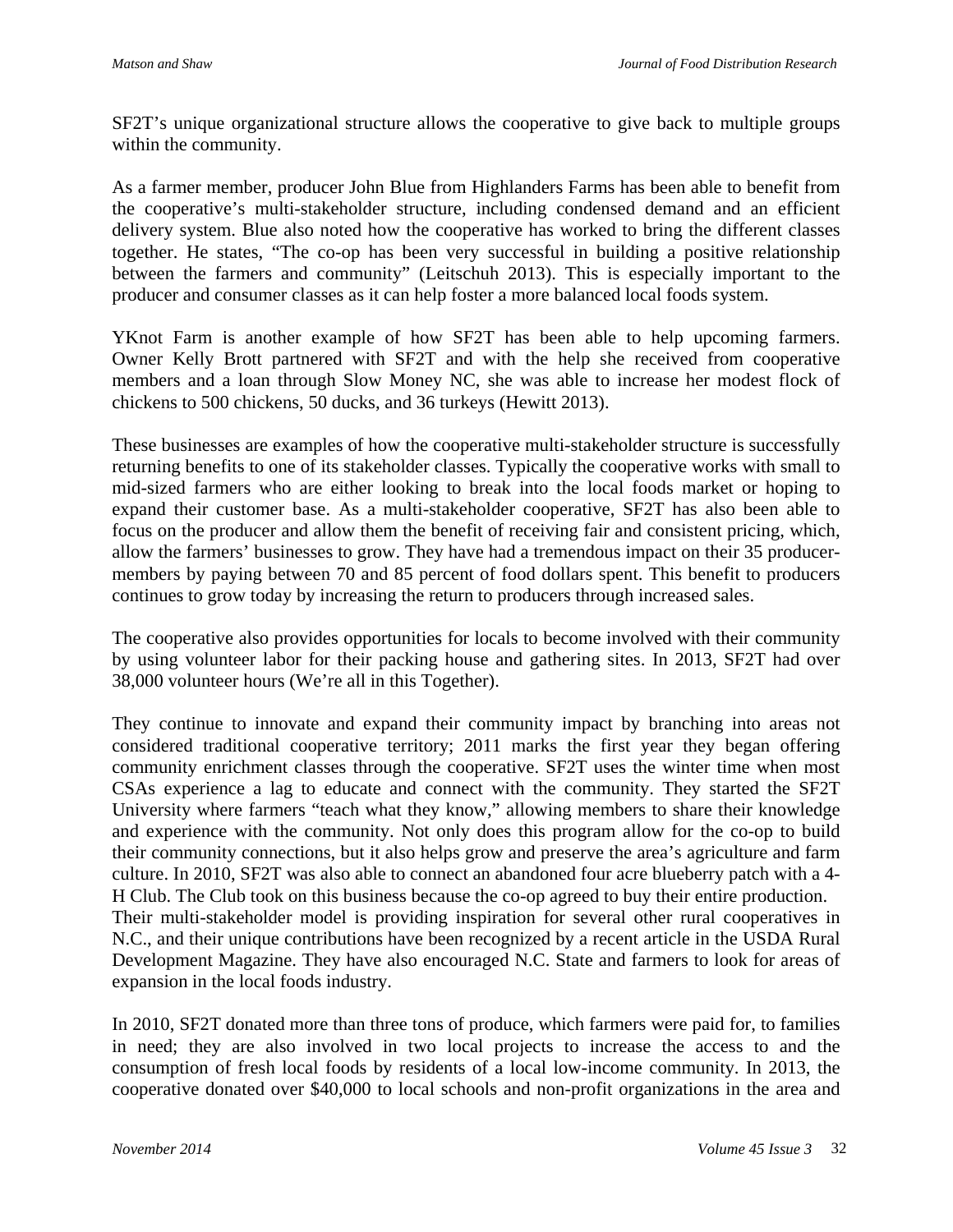their dedication to community outreach continues today. The cooperative also works with the West Southern Pines Citizens for Change to begin the "Affordable, Healthy Local Food Access Initiative," which works to connect areas of low income to healthy food and increase support to farmers.

The cooperative continues its work with schools to help raise money for organizations and engage students. Sandhills Farm Life Elementary receives two dollars for every subscription box that is picked up at their location. The school also receives five percent of online sales from the cooperative's Artisan Market (Sandhills Farm Life).

### **Services Provided by Other Community Organizationa and Partners**

For the most part, SF2T has been the lead organization for many community projects, but without outside organizations and partnerships, the cooperative may have never existed. SF2Tcan accredit much of its implementation success to outside organizations and partners. Many times, it can be difficult for a multi-stakeholder business to qualify for additional funding and support resources since the different stakeholder classes may cause the business to become ineligible for certain funding programs. Through the Rural Advancement Foundation International (RAFI) grant and the USDA Rural Cooperative Development Grant (RCDG), as well as support from USDA Rural Development staff, N.C. MarketReady, and Matson Consulting, the business was able to get off the ground.

Moore County Community Development Planner Tim Emmert was instrumental during the cooperative's implementation. He was able to get public agencies, organizations, and citizens involved to help build the foundation for the business. Bruce Pleasant was another key player in moving the cooperative into the next phase of development through his position as a business/cooperative programs specialist with the USDA Rural Development N.C. state office. SF2T also worked with Moore County Partners in Progress, an economic development organization, and a key factor in the county's plan to create a tri-county food hub. Moore County Partners in Progress commissioned a study and report on the available produce supply and demand in the area, which has been an important resource in determining areas of expansion.

Operationally, partnerships with outside organizations and community members remain vitally important. Through their partnership with local schools, the cooperative is able to offer more convenient pick up locations, or "gathering sites," to members and can promote their brand by sponsoring PTA fundraisers. SF2T has also partnered with local businesses to help implement a Workplace Wellness Campaign where they can educate business owners on the benefits of integrating employee wellness programs.

# **References**

Garrison, Rhonda. 2013. "Today's Topic: Agricultural Development and Farmland Preservation Trust Fund awards \$1.9 million to support projects across N.C." In the Field Blog. http://info.ncagr.com/blog/?p=21174. [Accessed March 9, 2014].